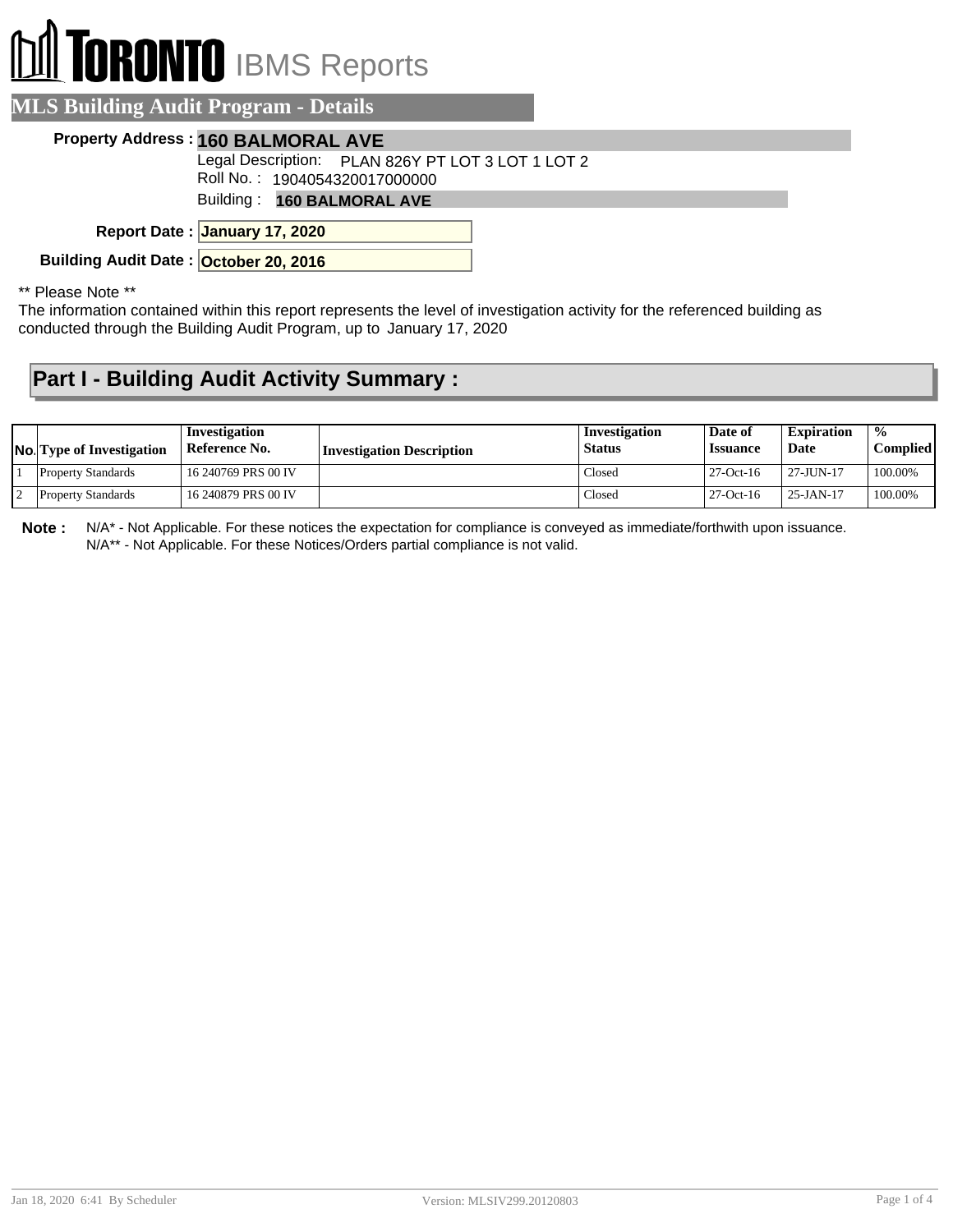## **Part II - Building Audit Details for Property Standards Orders :**

| 'Tvpe of<br> No. Investigation | ∣Investiɑation<br>Reference No. | <b>Investigation Description</b> | <b>Investigation Date of</b><br><b>Status</b> | <b>I</b> ssuance | Expiration<br>∣Date | <b>Next Scheduled</b><br><b>Inspection Date</b> |
|--------------------------------|---------------------------------|----------------------------------|-----------------------------------------------|------------------|---------------------|-------------------------------------------------|
| <b>Property Standards</b>      | 16 240769 PRS 00 IVI            |                                  | Closed                                        | 27-Oct-16        | 27-JUN-17           | 28-Nov-17                                       |

**No. of defects contained within the Order :**

**No. of defects that remain outstanding :**



|                | <b>Deficiency Details</b>                                                                                                                                                                                  |                          |               |  |  |  |
|----------------|------------------------------------------------------------------------------------------------------------------------------------------------------------------------------------------------------------|--------------------------|---------------|--|--|--|
| No.            | <b>Violation/Defect</b>                                                                                                                                                                                    | Location                 | <b>Status</b> |  |  |  |
|                | The walls in the parking or storage garage are not maintained free of holes, breaks or cracks.<br>Namely cracked deteriorated concrete on walls and pillars near spots 20 to 24 and where else<br>required | Underground Parking Area | Closed        |  |  |  |
| 2              | The floor drain is not maintained in good repair. Namely missing drain cover                                                                                                                               | Underground Parking Area | Closed        |  |  |  |
| 3              | Immediate action has not been taken to eliminate an unsafe condition. Namely, moving parts on<br>machinery                                                                                                 | Underground Parking Area | Closed        |  |  |  |
| 4              | The electrical receptacle are not maintained in good working order. Namely missing cover plate<br>near spot #30                                                                                            | Underground Parking Area | Closed        |  |  |  |
| 5              | The electrical receptacle are not maintained in good working order. Namely hanging wire                                                                                                                    | Underground Parking Area | Closed        |  |  |  |
| 6              | The ceilings in the parking or storage garage are not impervious to water.                                                                                                                                 | Underground Parking Area | Closed        |  |  |  |
| $\overline{7}$ | The ceilings in the parking or storage garage are not maintained free of holes, breaks or cracks.<br>Namely holes in ceiling near overhead door                                                            | Underground Parking Area | Closed        |  |  |  |

| Tvpe of<br>No. Investigation | ∣Investiqation<br><b>∣Reference No.</b> | <b>Investigation Description</b> | <b>∣Investigation Date of</b><br><b>Status</b> | llssuance | <b>Expiration</b><br>⊺Date | <b>Next Scheduled</b><br><b>Inspection Date</b> |
|------------------------------|-----------------------------------------|----------------------------------|------------------------------------------------|-----------|----------------------------|-------------------------------------------------|
| <b>Property Standards</b>    | 16 240879 PRS 00 IVI                    |                                  | Closed                                         | 27-Oct-16 | l 25-JAN-17                | 14-Mar-18                                       |

| No. of defects contained within the Order: | 18 |
|--------------------------------------------|----|
|                                            |    |
| No. of defects that remain outstanding :   |    |

|                | <b>Deficiency Details</b>                                                                                                                                                   |                 |               |  |  |  |  |
|----------------|-----------------------------------------------------------------------------------------------------------------------------------------------------------------------------|-----------------|---------------|--|--|--|--|
| No.            | <b>Violation/Defect</b>                                                                                                                                                     | Location        | <b>Status</b> |  |  |  |  |
|                | Wall(s) not maintained free of holes, cracks, damaged and deteriorated materials. Namely<br>peeling paint and plaster, cracked concrete and seal missing around door frame. | 1st Floor       | Closed        |  |  |  |  |
| $\mathcal{P}$  | Wall(s) not maintained free of holes, cracks, damaged and deteriorated materials. Namely<br>deteriorated paint and plaster on walls and ceiling                             | 1st Floor       | Closed        |  |  |  |  |
| 3              | Floor and/or floor covering not kept in a clean and sanitary condition. Namely debris on floor                                                                              | 2nd Floor       | Closed        |  |  |  |  |
| 4              | Door hardware/devices are not maintained in good repair. Namely door difficulty to open                                                                                     | 3rd Floor       | Closed        |  |  |  |  |
| 5              | The floor and every appurtenance, surface cover and finish is not maintained. Namely missing<br>baseboard near roof exit                                                    | 12th Floor      | Closed        |  |  |  |  |
| 6              | Lighting in a service room is provided at less than 200 lux.                                                                                                                | <b>Basement</b> | Closed        |  |  |  |  |
| $\overline{7}$ | Lighting in a laundry room is provided at less than 200 lux.                                                                                                                | <b>Basement</b> | Closed        |  |  |  |  |
| 8              | The electrical receptacle are not maintained in a safe and complete condition.<br>Namely missing<br>cover on outlet                                                         | <b>Basement</b> | Closed        |  |  |  |  |
| 9              | Lighting in a service room is provided at less than 200 lux.                                                                                                                | <b>Basement</b> | Closed        |  |  |  |  |
| 10             | Lighting in a storage room is provided at less than 50 lux.                                                                                                                 | <b>Basement</b> | Closed        |  |  |  |  |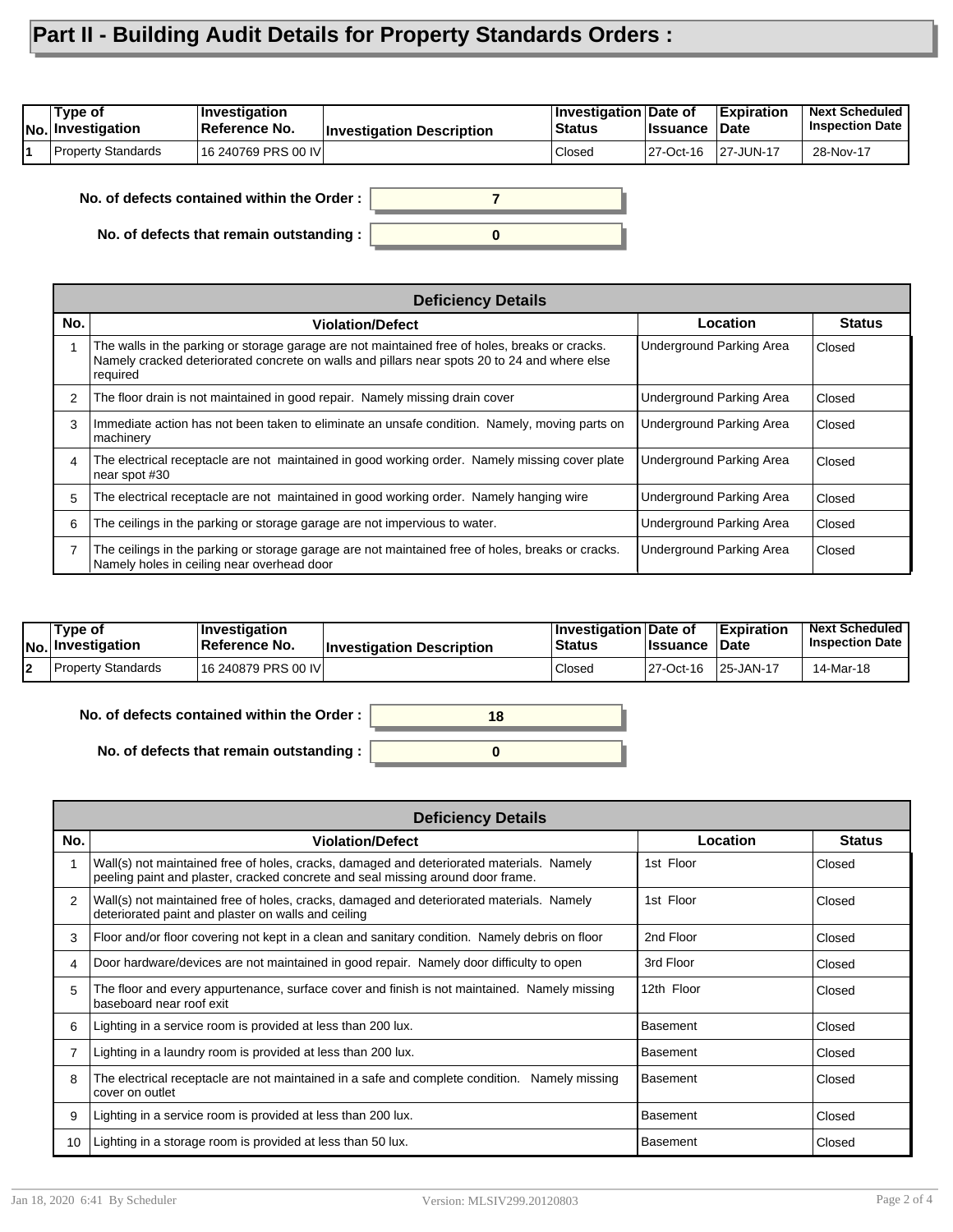| 11              | The electrical receptacle are not maintained in a safe and complete condition. Namely missing<br>cover plate                                                                                                                                            | <b>Basement</b>     | Closed |
|-----------------|---------------------------------------------------------------------------------------------------------------------------------------------------------------------------------------------------------------------------------------------------------|---------------------|--------|
| 12              | Immediate action has not been taken to eliminate an unsafe condition.<br>Namely undue storage of<br>bicycle, salt, skids used florescent light bulbs and cardboard boxes.                                                                               | <b>Basement</b>     | Closed |
| 13              | The electrical fixtures are not maintained in a safe and complete condition. Namely missing<br>junction box cover                                                                                                                                       | <b>Basement</b>     | Closed |
| 14              | Wall(s) not maintained free of holes, cracks, damaged and deteriorated materials. Namely<br>deteriorated pain and plaster on ceiling in boiler room                                                                                                     | <b>Basement</b>     | Closed |
| 15 <sup>1</sup> | Corridor serving residents is not equipped to provide illumination to an average level of not less<br>than 50 lux at all points such as angles and intersections at changes of level where there are<br>stairs or ramps. Namely hallways and stairwells | Throughout          | Closed |
| 16              | The ventilation system or unit is not regularly cleaned. Namely cleaning of ventilation system and<br>'grills                                                                                                                                           | Throughout Building | Closed |
| 17              | Adequate ventilation has not been provided.                                                                                                                                                                                                             | Throughout Building | Closed |
| 18              | Previously finished wall(s) in the public area of the property is not maintained in good repair.<br>Namely peeling paint on wall in 10th floor utility room                                                                                             | Utility Room        | Closed |